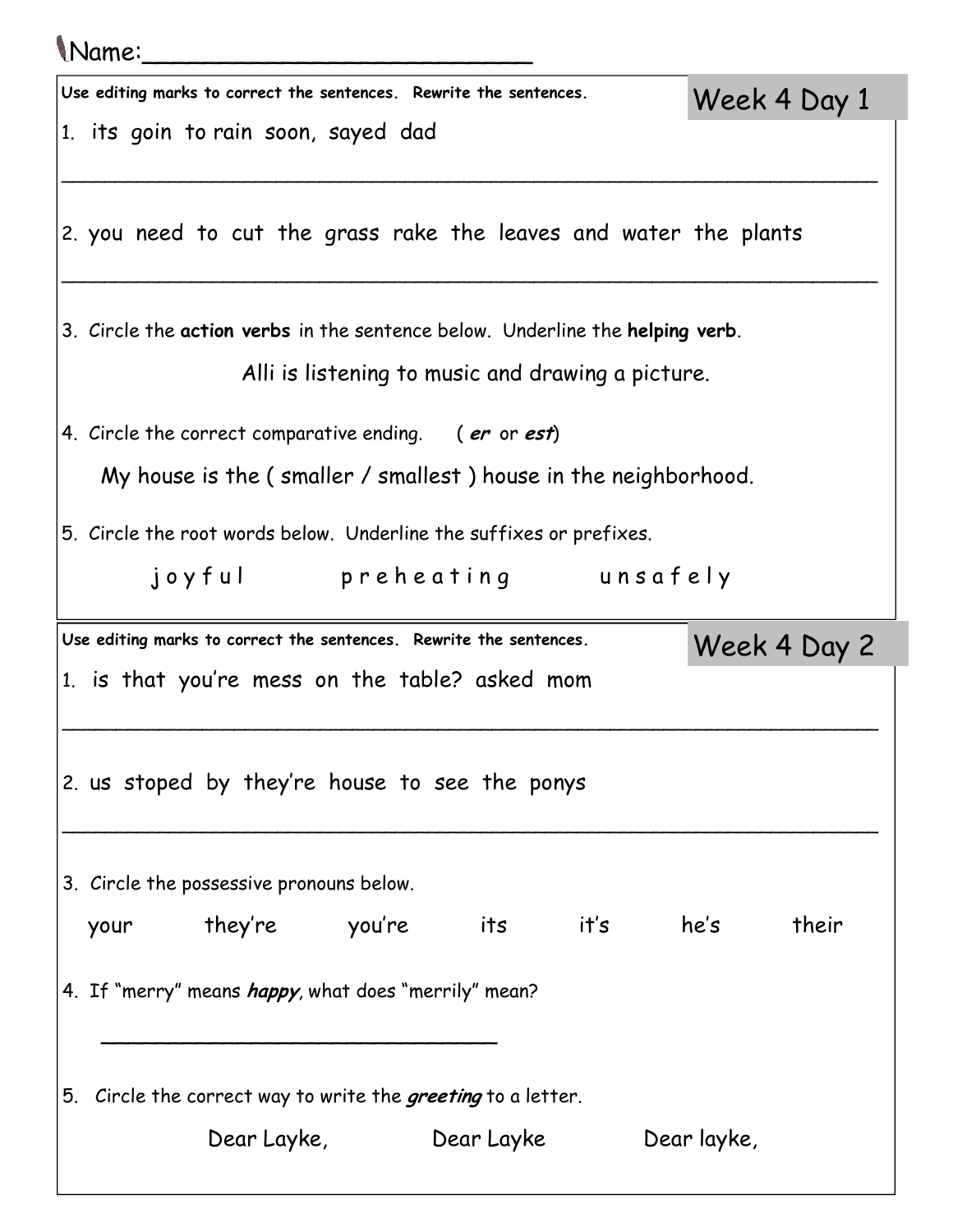## Name:\_\_\_\_\_\_\_\_\_\_\_\_\_\_\_\_\_\_\_\_\_\_\_\_\_

|                                                                    | Use editing marks to correct the sentences. Rewrite the sentences. |                |       |       |        |      | Week 4 Day 3 |
|--------------------------------------------------------------------|--------------------------------------------------------------------|----------------|-------|-------|--------|------|--------------|
| 1. their takeing a trip to san diego zoo on friday                 |                                                                    |                |       |       |        |      |              |
| 2. we read the lorax before bed time                               |                                                                    |                |       |       |        |      |              |
| 3. Circle the correct word to finish the sentence.                 | Don't forget to take (your / you're) coat out to recess.           |                |       |       |        |      |              |
| 4. Circle the correct word to finish the sentence.                 |                                                                    |                |       |       |        |      |              |
|                                                                    | I think (your / you're) going to like the movie.                   |                |       |       |        |      |              |
| 5. Circle the homophones below.                                    | home whole all                                                     |                |       | house | hole   | pit  |              |
| Use editing marks to correct the sentences. Rewrite the sentences. |                                                                    |                |       |       |        |      | Week 4 Day 4 |
| 1. mylah is tallest than she sister                                |                                                                    |                |       |       |        |      |              |
| 2. will you bring you're brother to our party? asked tom           |                                                                    |                |       |       |        |      |              |
| 3. Circle the contractions.                                        |                                                                    |                |       |       |        |      |              |
| your                                                               | they're                                                            | you're         |       | its   | it's   | he's | their        |
| 4. Circle the homophones below.                                    |                                                                    |                |       |       |        |      |              |
|                                                                    | flower                                                             | rose           | petal | flour | sugar  |      |              |
| 5. Divide the words into syllables. Circle the vowel teams.        |                                                                    |                |       |       |        |      |              |
|                                                                    |                                                                    | shower voucher |       |       | saucer |      |              |